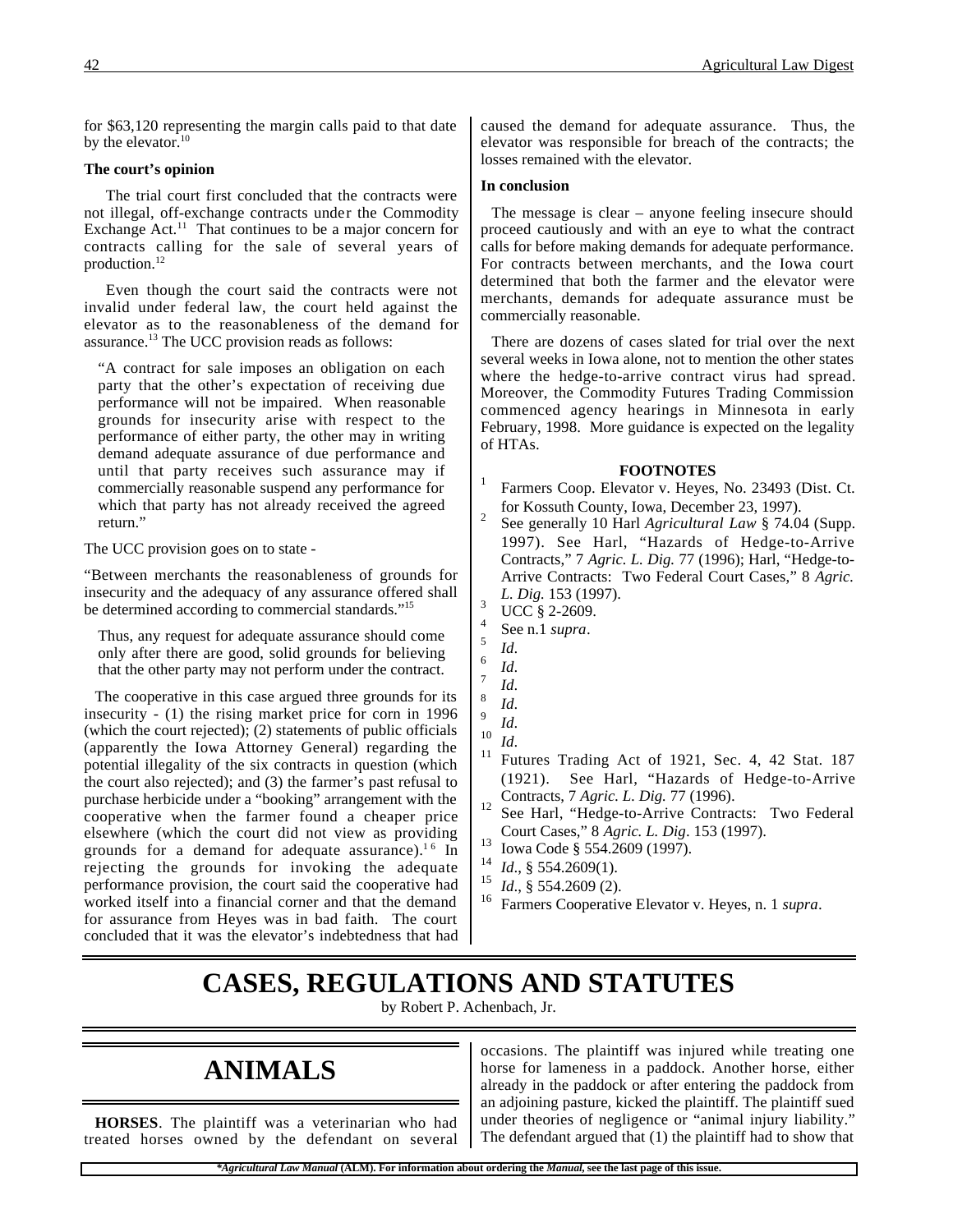the defendant knew the kicking horse had a propensity to kick or (2) the plaintiff assumed the risk of being kicked. The trial court granted the defendant summary judgment, alternatively on both arguments. The assumption of risk issue was not discussed on appeal. The plaintiff recognized that the need to prove propensity to kick was the law in South Carolina, but argued that the rule created in *Hossenlopp v. Cannon, 329 S.E.2d 438 (1985)* for dogs should apply as well to horses. In *Hossenlopp*, the court held that an owner of a dog was liable for injuries caused by the bite of the dog unless the dog was provoked by the person bitten. The legislature also enacted a law incorporating that judge-made rule. The court in this case declined to expand that rule to include injuries caused by kicking horses and held that, because the plaintiff failed to prove that the horse had a propensity to kick humans, the defendant was not liable for injuries caused by the kicking horse. **Henry v. Lewis, 489 S.E.2d 639 (S.C. Ct. App. 1997)**.

### **BANKRUPTCY**

### **GENERAL -***ALM* **§ 13.03.\***

**SECURED CLAIMS**. The debtor had purchased an automobile on installments with a loan from a creditor. The creditor perfected a security interest in the automobile 21 days after the debtor took possession of the automobile. The debtor filed for Chapter 13 and the trustee sought to avoid under Section 547 the security interest as a preference because the security interest was not perfected within 20 days after possession of the collateral by the debtor. Under state law, the creditor had 30 days to file the security interest which then became effective on the day of creation of the security interest. The court held that the federal 20-day period controlled for purposes of avoidance by the trustee and that the state law allowing relation back to the day of creation had no affect on the federal rule. The court noted that enforcement of the federal rule fulfilled the policy of uniformity of bankruptcy cases throughout the states. **Fidelity Financial Services, Inc. v. Fink, 118 S. CT. 651 (1998)**.

### **FEDERAL TAXATION -***ALM* **§ 13.03[7].\***

**ADMINISTRATIVE EXPENSES**. The bankruptcy estate incurred post-petition interest and penalties. The trustee filed the estate's income tax return late and requested a determination of the estate's unpaid tax liability. The IRS sent the trustee a "Section 505(b) letter" stating that the return was accepted as filed. The Chapter 7 plan provided for payment of the remaining post-petition tax liability with the other unsecured creditors and the IRS objected to the plan, arguing that the post-petition taxes, interest and penalties were entitled to administrative expense priority. The trustee argued that the Section 505(b) letter removed any further tax liability. The court held that Section 505(b) affected only the liability of the trustee and the debtor and the bankruptcy estate remained liable for any unpaid taxes; therefore, the post-petition taxes were

entitled to administrative expense priority. *In re* **Goodrich, 215 B.R. 638 (Bankr. D. Mass. 1997)**.

**DISCHARGE**. The debtor failed to timely file tax returns for 1980-1982. In 1985, the IRS prepared substitute returns and assessed the debtor for the taxes determined by those returns. The debtor did not assist the IRS in preparing the returns nor did the debtor sign those returns. In 1995, the debtor filed returns for 1980-1982 mirroring the returns prepared by the IRS. The debtor sought to have the 1980- 1982 taxes declared dischargeable because the debtor filed the returns more than three years before the bankruptcy filing. The IRS argued that the debtor's returns were a legal nullity because the returns were ineffectual to change the assessment of taxes. The court held that a valid return must appear on its face to be an honest and genuine endeavor to satisfy tax law. The court held that the debtor's over tenyear late returns were not an honest and genuine endeavor to comply with the return filing requirements because the only reason the returns were filed was to make the taxes dischargeable. The court noted that the debtor made no attempt to help the IRS prepare the substitute returns nor did the debtor's returns provide additional information. *In re* **Mickens, 215 B.R. 693 (Bankr. N.D. Ohio 1997),** *aff'd***, 214 B.R. 976 (N.D. Ohio 1997)**.

The debtors filed a tax return for 1991 by crossing out all lines as to income or deductions and putting a zero in the line for tax due. The return claimed a refund for all withheld taxes. The IRS argued that the 1991 return did not qualify as a return for purposes of Section  $523(a)(1)(B)(i)$ because the returns did not contain any income or deduction information. The court distinguished the current case from *United States v. Long, 618 F.2d 74 (9th Cir. 1980)* where the taxpayers put zeros in each line. The court held that the 1991 return was not a return for purposes of Section 523 and the taxes, interest and penalties were nondischargeable. **In re LaRue, 215 B.R. 766 (Bankr. D. Ariz. 1997)**.

**JURISDICTION**. The debtor was a corporation which owed employment taxes. The IRS filed a claim for the taxes but had also assessed a director the 100 percent penalty under I.R.C. § 6672. The director filed a motion in the bankruptcy case for a determination of whether the penalty was properly assessed. The IRS argued that the court did not have jurisdiction over the issue because the issue was not related to or arose out of the bankruptcy case. The director argued that Section  $505(a)(1)$  allowed the court to determine the tax liability of the director, a nondebtor. The court held that Section 505 applied only to the tax liability of the debtor or tax liabilities that would affect claims against the debtor; therefore, the court did not have jurisdiction over the I.R.C. § 6672 liability of a nondebtor. The court also held that it had no authority to issue a stay against collection of the director's tax liability because the Anti-Injunction Act prevented restraint of collection efforts by the IRS. **In re Proactive Technologies, Inc., 215 B.R. 796 (Bankr. N.D. Ga. 1997)**.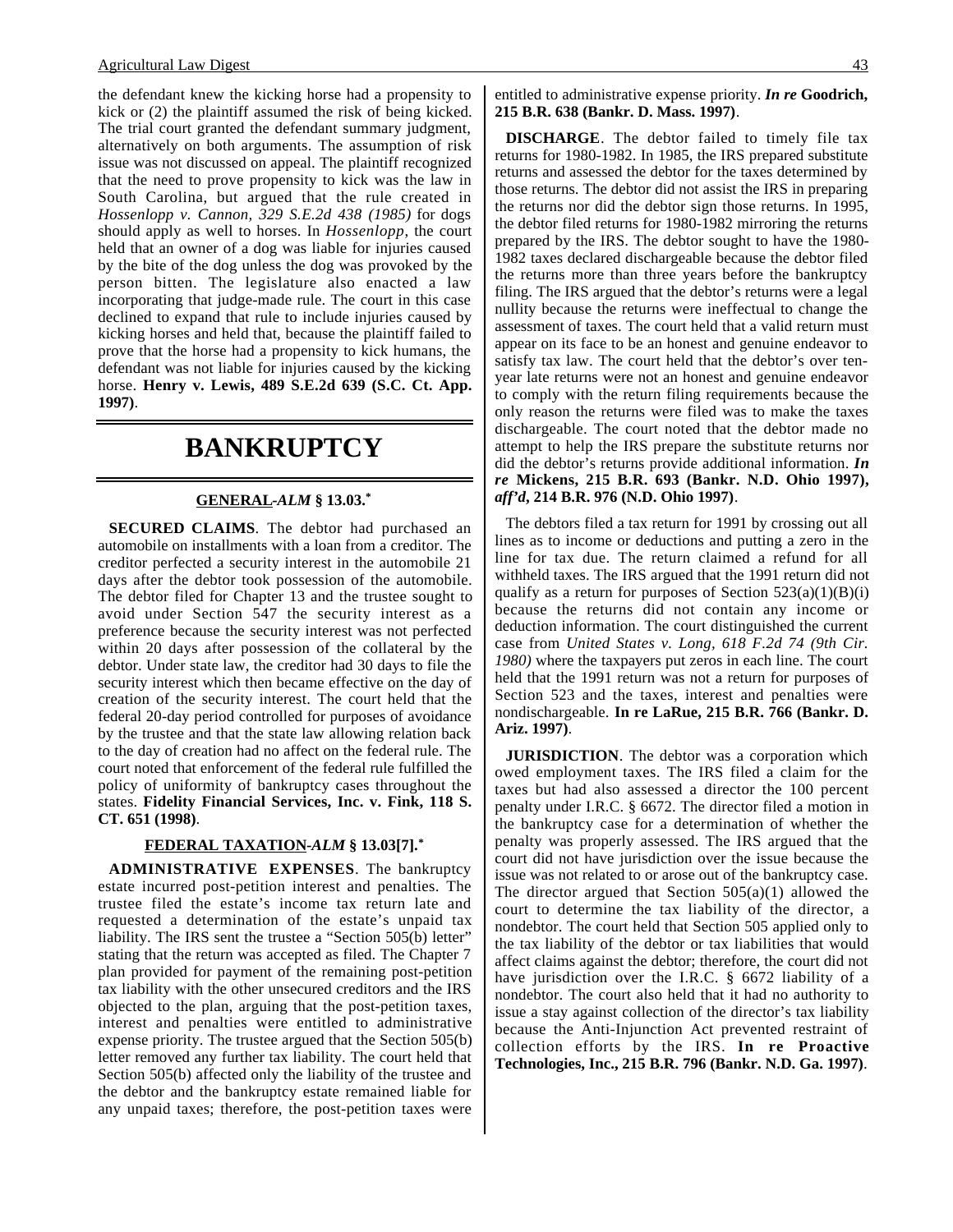### **FEDERAL AGRICULTURAL PROGRAMS**

**APPEALS**. The plaintiff were farmers who borrowed funds from the FSA. The plaintiffs defaulted on the loans and were denied delinquent farmer loan servicing. The plaintiffs appealed the denial and were successful in overturning the decision. The plaintiffs then sought attorney fees and other expenses under the Equal Access to Justice Act (EAJA). The plaintiffs appealed denial of the fees and expenses through the National Appeals Division which denied the fees and expenses on the basis that the EAJA did not apply to NAD appeals because NAD appeals were not under Section 554 of the Administrative Procedures Act (APA) as required by the EAJA. The court held that NAD proceedings were under the APA because (1) the proceedings were adjudications; (2) there is an opportunity for a hearing; and (3) the hearing must be on the record. The USDA also argued that NAD enabling law and regulations makes the APA inapplicable to NAD proceedings. The court held that the statute did not expressly remove NAD proceedings from under the APA; therefore, the plaintiffs were entitled to fees and expenses if the USDA position was not substantially justified. The District Court had ruled that the USDA position was not substantially justified but the appellate court reversed, holding that there must first be a determination of that issue at the NAD level before a court review of the issue. **Lane v. USDA, \_\_\_ F. 3d\_\_\_, No. 96-3285ND (8th Cir. 1997)**.

**HERBICIDES**. See McAlpine v. Rhone-Poulenc Ag. Co., 947 P.2d 474 (Mont. 1997), under **Product Liability** *infra*.

**PESTICIDES**. See Hopkins v. American Cyanamid Co., 674 So.2d 1042 (La. Ct. App. 1996), *on rem. from*, 666 So.2d 615 (La. 1996), *aff'g in part and rev'g in part*, 658 So.2d 196 (La. Ct. App. 1995), under **Product Liability** *infra*.

**POULTRY**. The FSIS has adopted as final regulations amending the poultry products inspection regulations by adding a provision to permit manufacturers of poultry products to interchange the amounts and kinds of poultry, within specified limits, in a product without requiring that each such formulation change have a separate label. The provision applied in situations where two kinds of poultry make up at least 70 percent of the poultry and poultry ingredients used in the product formulation and neither of the two kinds of poultry used constitute less than 30 percent of the poultry and poultry ingredients used. In these situations, one label with the word ``and'' instead of a comma between the names of each of the kinds of poultry in the ingredients statement, and in the product name, indicates to consumers that the order of predominance of the two kinds of poultry may be interchanged. This action was designed to provide consistent provisions for meat and poultry products. **63 Fed. Reg. 11359 (March 9, 1998)**.

**TOBACCO**. The FSA has adopted as final regulations improving the administration of the tobacco marketing quota and price support program by amending program regulations to: (1) provide for making quota "inequity adjustments" on a "common ownership unit" basis rather than strictly on a "farm" basis; (2) eliminate unduly restrictive deadlines for the mailing of certain quota notices; permit, for burley and flue-cured tobacco, disaster transfers to be made by cash lessees, from cash rented farms, without the owner's signature; (3) provide greater flexibility in the setting of penalty amounts for burley and flue-cured tobacco violations; (4) eliminate a provision that requires yearly publication in the Federal Register of certain routine and noncontroversial penalty computations; (5) remove regulations governing the 1994-calendar year only "domestic marketing assessment", which was applicable to the use by certain cigarette manufacturers of set percentages of domestic tobacco; and (6) codify certain statutory provisions concerning, and penalties related to, setting burley and flue-cured tobacco quotas. **63 Fed. Reg. 11581 (March 10, 1998)**.

## **FEDERAL ESTATE AND GIFT TAX**

**JOINT TENANCY PROPERTY-***ALM* **§ 5.02[1].\*** The decedent's father purchased a New Mexico ranch in 1958 and had the warranty deed recorded in the names of the decedent and the father as joint tenants. The decedent's parents owned real property in Arizona and in 1974, the decedent exchanged the interest in the New Mexico property for the father's interest in the Arizona property, so the decedent and mother ended up owning the Arizona property. In the following years, the decedent and mother exchanged the property they owned for other properties, eventually acquiring a property in California in 1981 and 1986. In all these transactions, the decedent was recorded as "dealing with his sole and separate property." The decedent died intestate in 1990. The decedent's wife was the estate's personal representative. In 1991 the spouse petitioned a California court, alleging that the California property was community property and requesting a determination that half the property passed to the spouse by intestate succession and that the other half was the spouse's own property. The state court granted the petition. The spouse included half the value of the California property in the decedent's gross estate and deducted the value of the spouse's interest as property passing to the spouse. The IRS determined an estate tax deficiency, asserting that the property was the decedent's separate property. The court held that the property belonged entirely to the decedent because the spouse never asserted any community property interest in the New Mexico property or any of the subsequent properties. The appellate court decision is designated as not for publication. **Kenly v. Comm'r, 98-1 U.S Tax Cas. (CCH) ¶ 60,032 (9th Cir. 1998),** *aff'g***, T.C. Memo. 1996-516**.

**MARITAL DEDUCTION-***ALM* **§ 5.04[3].\*** Under the terms of the decedent's will a QTIP trust was established for the surviving spouse with the remainder passing to the decedent's child. The surviving spouse was entitled to all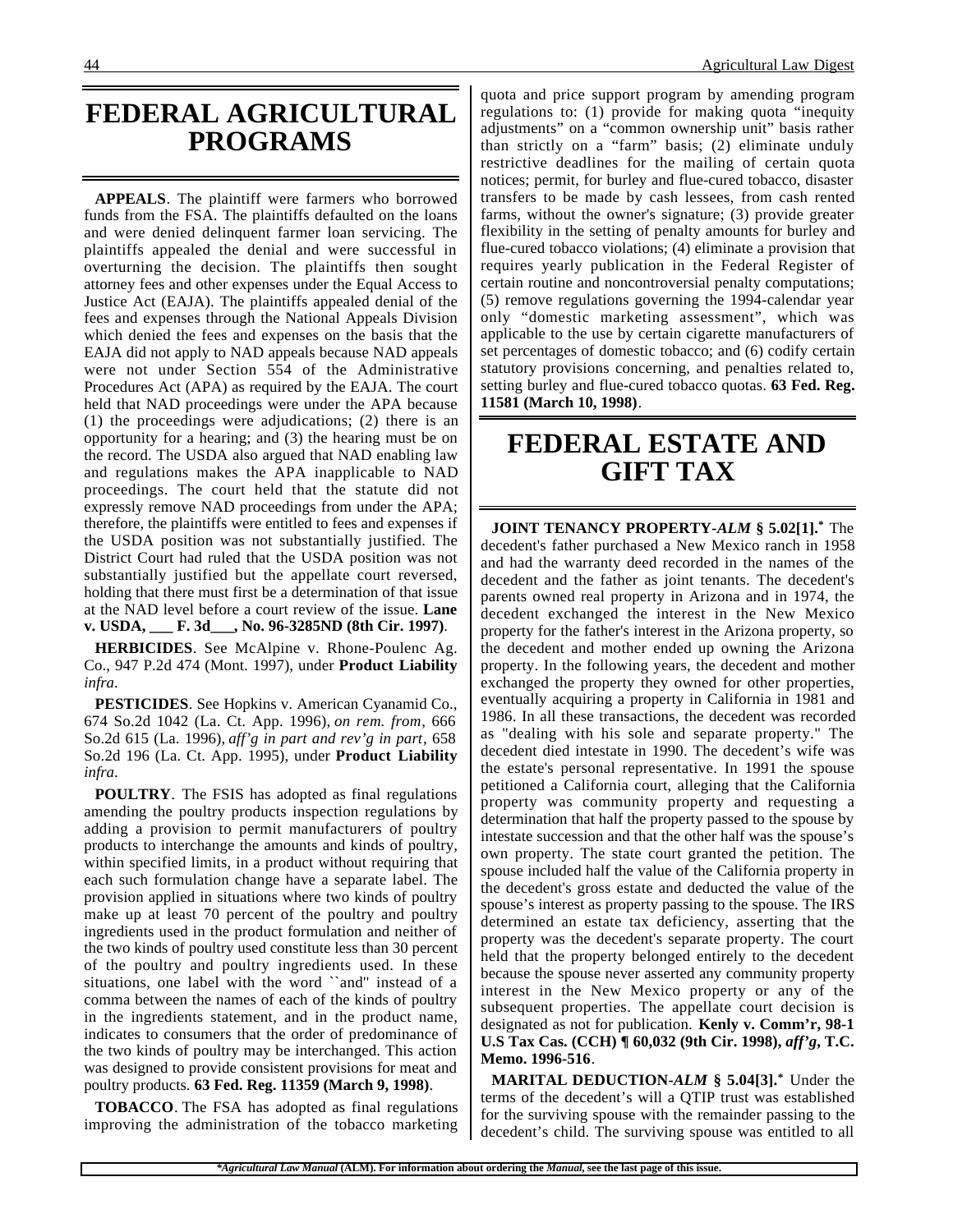trust income, payable at least annually for the spouse's life but the spouse did not have a general power of appointment over trust principal. The spouse purchased the child's remainder interest for a promissory note for the fair market value, then the trustee distributed all of the trust principal to the spouse and the spouse used some of those assets to pay off the promissory note. The trust was terminated with the spouse holding assets equal in value to the value of the original life interest in the trust and the child held assets equal in value to the value of the remainder interest. The spouse argued that no gift tax resulted because the child received full and adequate consideration in exchange for the child's interest in the trust. The IRS first ruled that the transaction was a commutation of the respective trust interests and that a commutation was a disposition under I.R.C. § 2519 and Treas. Reg. § 25.2519-1(g), Example 2. As a disposition of the spouse's income interest in the QTIP trust, the spouse is treated as having made a gift of the value of the income interest to the child. The IRS provided an alternative analysis to reach the same holding. The IRS ruled that, because the acquisition of the income interest by the spouse from the trust did not increase the spouse's gross estate, the receipt of the income interest was not adequate consideration for the assets paid in exchange for the income interest. The IRS noted that the same result would apply where only a portion of the income interest was acquired by the spouse and the result would not be changed if the spouse had paid for the interest from the spouse's own assets instead of using the trust's assets to pay off the note. **Rev. Rul. 98-8, 1998-6, \_\_**.

**TRUSTS**. The taxpayer established an irrevocable trust for a child. The beneficiary was to receive trust income as in the trustee's discretion was necessary for the beneficiary's health, education and support, with undistributed income accumulated in principal. The beneficiary had the power to appoint all trust principal when the beneficiary reached the age of 35. The beneficiary also had a testamentary power to appoint trust principal. The remainder interest in the trust was to pass to the beneficiary's issue per stirpes. The trust also provided that when any additional property was contributed to the trust, the trustee was to inform the beneficiary of the contribution within 14 days after the contribution and the beneficiary had 30 days from the date of the notice to request withdrawal of the contributed property. The IRS ruled that the beneficiary was considered the owner of the trust and that the contributions to the trust would be eligible for the gift tax annual exclusion. **Ltr. Rul. 9810006, Nov. 6, 1997; Ltr. Rul. 9810007, Nov. 6, 1997; Ltr. Rul. 9810008, Nov. 6, 1997**.

The IRS has issued guidance, in anticipation of regulations, on the ordering and taxation of tax items in I.R.C. § 664(b)(2) distributions which included capital gains by a charitable remainder trust. **Notice 98-20, I.R.B. 1998-\_\_, \_\_**.

### **FEDERAL INCOME TAXATION**

**DEPRECIATION-***ALM* **§ 4.03[4].\*** The taxpayer, an experienced tax attorney, purchased bonds through a broker. The taxpayer purchased a life estate in the bonds and the taxpayer's daughters purchased the remainder interests with funds given to them by the taxpayer. After enactment of I.R.C. § 167(e), the ownership of the daughters was changed to life estates and the remainder was held by the taxpayer's secretary, also purchased with funds supplied by the taxpayer. The taxpayer claimed amortization deductions for the life estate interest in the bonds. The court used the step-transaction doctrine to hold that the taxpayer purchased the entire interests in the bonds and divided the interests in the bonds afterward, making the taxpayer's interest in the bonds ineligible for amortization. **Kornfield v. Comm'r, 98-1 U.S. Tax Cas. (CCH) ¶ 50,241 (10th Cir. 1998),** *aff'g***, T.C. Memo. 1996-472**.

The IRS has issued tables detailing the limitation on depreciation deductions for electrically propelled automobiles first placed in service after August 5, 1997 and before January 1, 1998:

| Tax Year | Amount |
|----------|--------|
|          |        |
|          |        |
|          |        |
|          |        |

The amounts are three times the amounts allowed for gas powered automobiles. The IRS also issued tables providing the amounts to be included in income for automobiles first leased after August 5, 1997 and before January 1, 1998. **Rev. Proc. 98-24, I.R.B. 1998-10, 31**.

**DISASTER LOSSES-***ALM* **§ 4.05[2].\*** The IRS has issued a list of areas declared by the President to be adversely affected by disaster of sufficient severity and magnitude to warrant Federal assistance. Under I.R.C. § 165(i), the taxpayers in these areas may elect to deduct (if otherwise deductible as a casualty loss or business losses) losses suffered from these disasters in the tax year immediately preceding the tax year in which the disaster occurred. The election is to be made by filing a return, amended return or claim for refund by the later of (1) the due date of the taxpayer's income tax return (not including extensions) for the tax year in which the disaster occurred or (2) the due date of the taxpayer's income tax return (not including extensions) for the tax year preceding the tax year in which the disaster occurred. See Treas. Reg. § 1.165-11(e). **Rev. Rul. 98-12. I.R.B. 1998-10, 5**.

**HOME OFFICE-***ALM* **§ 4.03[13].\*** The taxpayer had obtained a paralegal degree and worked sporadically as a paralegal for several employees for two years. The taxpayer suffered injuries and illnesses which prevented the taxpayer from working full-time and the taxpayer set up a home office to work as an independent contractor of paralegal services. During the time of the office set up, the taxpayer did not earn any income but the taxpayer intended to return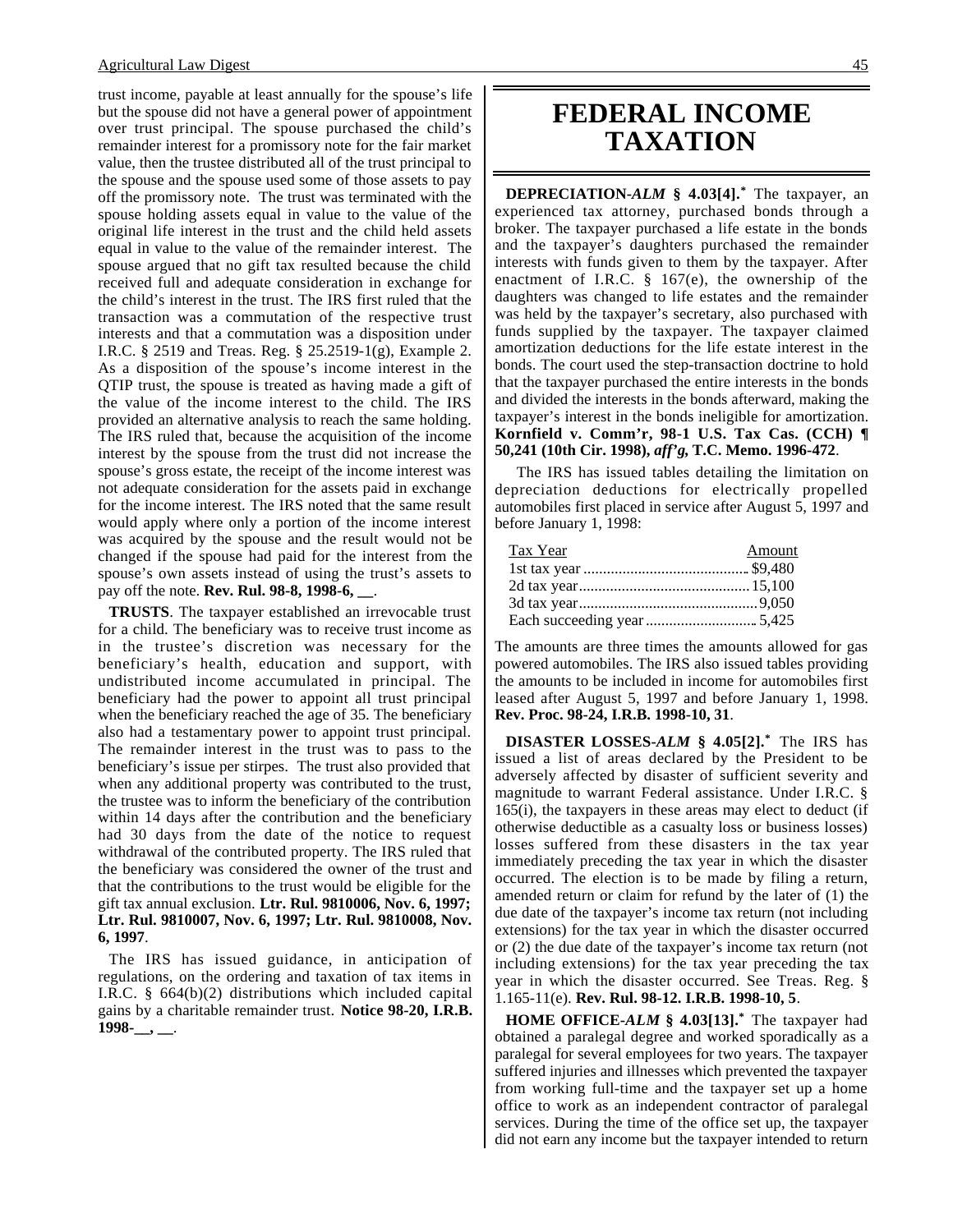to work as soon as the taxpayer was physically able. The court held that the taxpayer could deduct expenses related to the home office during the non-working period, except for the portion of rent paid on the office area. **Gallo v. Comm'r, T.C. Memo. 1998-100**.

**INSTALLMENT REPORTING-***ALM* **§ 6.03[1].\*** The taxpayer was a shareholder in a corporation and sold some stock to another corporation for cash equal to the "net asset value" plus an earnout payable for 48 months. The earnout was contingent on the buyer generating earnings greater than a percentage of sale on a specified date. The taxpayer was liable for repayment of an amount if the same percentage of sales does not equal or exceed that repayment amount. The buyer's earnings included the earnings from the taxpayer's corporation's business. Neither corporation expected to generate sufficient earnings to produce any earnout amount over the 48 months. The taxpayer argued that, under Temp. Treas. Reg.  $\S$  15A.453-1(c)(3)(i), the taxpayer's stock basis would be allocated in equal increments to the taxable years in which payments would be received, i.e., 20 percent in each of five years. Under the first year of the sale contract, the taxpayer received 88.5 percent of the total expected sale proceeds and argued that 88.5 percent of the stock basis should be allocated to that tax year, resulting in recovery of basis at a rate more than double the normal 20 percent rate. The IRS ruled that the basis recovery rate provided in Temp. Treas. Reg. §  $15A.453-1(c)(3)(i)$  would unreasonably defer recovery and that the taxpayer could use the alternative basis recovery method to reflect the payment of the sale proceeds. **Ltr. Rul. 9811039, Dec. 11, 1997**.

**INTEREST RATE**. The IRS has announced that for the period April 1, 1998 through June 30, 1998, the interest rate paid on tax overpayments is 7 percent and for underpayments is 8 percent. The interest rate for underpayments by large corporations is 10 percent. **Rev. Rul. 98-17, I.R.B. 1998-\_\_**.

**PASSIVE ACTIVITY LOSSES-***ALM* **§ 4.05[3].\*** The taxpayers owned a condominium in another part of the country from where they lived. The taxpayers hired a management company to handle rental of the unit. The management company advertised the unit, approved tenants, handled repairs and made utility payments. The taxpayers received a portion of the management company's income from the unit based on the number of days the unit was rented each year. The unit was rented on an "at will" basis. The taxpayers argued that they actively participated in the rental activity because, when the rent statements arrived each month, the taxpayers made the decision to retain the tenants or not. However, the taxpayers provided no evidence that they personally approved of tenants, decided rental terms, approved of expenditures for repairs and capital improvements or otherwise participated in the management of the unit. The court found that the management company did all of these activities. Thus, the court held that the taxpayers did not actively participate in the rental of the unit and were not eligible for the \$25,000 offset of passive activity losses under I.R.C. § 469(i). **Madler v. Comm'r, T.C. Memo. 1998-112**.

**PENSION PLANS**. The IRS has issued procedures for comprehensive correction programs for sponsors of retirement programs which do not satisfy the requirements of I.R.C. §§ 401(a) or 403(a). Previous procedures had created several separate programs, including the Voluntary Compliance Program, the Walk-in Closing Agreement Program and the Audit Closing Agreement Program. The new procedure modifies and consolidates these programs into one Employee Plans Compliance Resolution System (EPCRS). The new procedures, however, do not modify the Tax Sheltered Annuity Voluntary Correction Program. **Rev. Proc. 98-22, 1998-\_\_, \_\_**.

#### **SAFE HARBOR INTEREST RATES April 1998**

|          |      | APLIL 1770         |                  |         |
|----------|------|--------------------|------------------|---------|
|          |      | Annual Semi-annual | <b>Ouarterly</b> | Monthly |
|          |      | <b>Short-term</b>  |                  |         |
| AFR      | 5.51 | 5.44               | 5.40             | 5.38    |
| 110% AFR | 6.07 | 5.98               | 5.94             | 5.91    |
| 120% AFR | 6.64 | 6.53               | 6.48             | 6.44    |
|          |      | Mid-term           |                  |         |
| AFR      | 5.70 | 5.62               | 5.58             | 5.56    |
| 110% AFR | 6.28 | 6.18               | 6.13             | 6.10    |
| 120% AFR | 6.85 | 6.74               | 6.68             | 6.65    |
|          |      | Long-term          |                  |         |
| AFR      | 5.98 | 5.89               | 5.85             | 5.82    |
| 110% AFR | 6.58 | 6.48               | 6.43             | 6.39    |
| 120% AFR | 7.19 | 7.07               | 7.01             | 6.97    |

#### **S CORPORATIONS-***ALM* **§ 7.02[3][c].\***

SHAREHOLDER BASIS. The taxpayers were shareholders in an S corporation which had a loan obligation with a bank. The shareholders gave the bank their personal notes in exchange for the bank canceling the corporation note. The shareholders' liability on the notes was proportionate to their interests in the corporation. The shareholders' notes carried current market terms and rates. The corporation note and the shareholders' notes used some of the same collateral to secure the notes, but the collateral was owned by the shareholders. The IRS ruled that (1) the exchange of shareholder indebtedness for the corporation's indebtedness to the bank created indebtedness from the corporation to the shareholders, increasing the shareholders' basis in the corporation, (2) the use of the shareholders' collateral for both notes did not constitute a protection against loss under I.R.C. § 465(b)(4), and (3) each shareholder is at risk as to each shareholder's portion of the notes. The ruling did not cover the deductibility of any corporation losses by the shareholders under I.R.C. § 465(b)(2)(A). **Ltr. Rul. 9811016, Dec. 3, 1997; Ltr. Rul. 9811017, Dec. 3, 1997; Ltr. Rul. 9811018, Dec. 3, 1997; Ltr. Rul. 9811019, Dec. 3, 1997**.

## **PRODUCT LIABILITY**

**HERBICIDE-***ALM* **§ 2.04.\*** The plaintiffs were wheat and barley farmers and applied to their crops herbicide manufactured by the defendant. For several weeks after the application, the nighttime temperatures were near or below freezing. A state Department of Agriculture expert told the plaintiffs that cold temperatures could cause damage to crops treated with the herbicide. The plaintiffs sued in negligence, breach of warranty and strict liability, claiming that the defendant was negligent in manufacturing,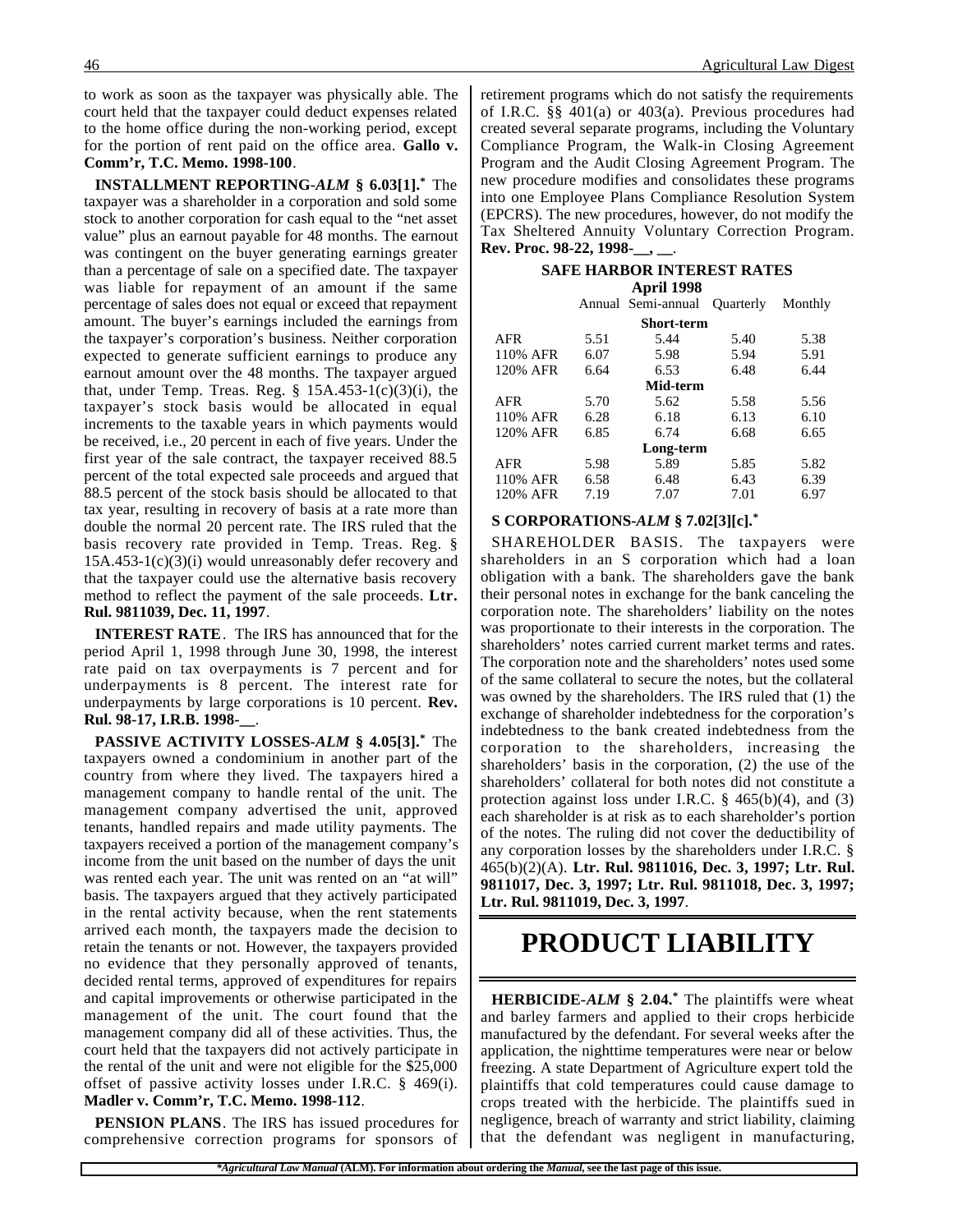advertising and selling a product which could cause damage when applied at the normal time for application, in the spring when the nights were cold. The trial court dismissed all claims as preempted by FIFRA. The appellate court held that the negligence action was preempted by FIFRA because the action was based on the defendant's failure to warn about the cold problem. The court held that the breach of warranty action was not necessarily preempted by FIFRA because the plaintiff alleged some representations were made by agents of the defendant during the sale of the herbicide. The court also allowed the strict liability claim to remain until discovery was completed by the parties to see if any actions by the defendant, outside of the label, gave rise to a strict liability claim. The court noted that the EPA approval of the herbicide label did not absolve the defendant of all liability where the product was advertised and sold in areas were the product would not work according to the label instructions. **McAlpine v. Rhone-Poulenc Ag. Co., 947 P.2d 474 (Mont. 1997)**.

**PESTICIDES-***ALM* **§ 2.04.\*** The plaintiffs were cotton farmers who applied an insecticide to their cotton crop in combination with a herbicide. The plaintiffs sued the manufacturer of the insecticide for negligence, breach of warranty and strict liability. Four of the claims against the defendant involved the failure to warn about the dangers to crops from applying the insecticide with the herbicide. The Court of Appeals initially ruled that these claims were preempted by FIFRA. The plaintiffs also alleged that (1) the defendant negligently designed the insecticide so that if used with another product it would cause damage to cotton crops and (2) the defendant failed to adequately test the insecticide with other products to discover the danger of combined application. The Court of Appeals held that these two claims were essentially claims of failure to warn and were also pre-empted by FIFRA. The Supreme Court affirmed the holding that the actions based on the failure of the defendant manufacturers to warn about the mixing of the chemicals were preempted by FIFRA. The Supreme Court held that the claim that either or both chemicals were defective for use on cotton crops was not preempted by FIFRA. The Supreme Court upheld the jury verdict for the plaintiffs on this issue. The breach of warranty action was remanded for determination of whether sufficient evidence was presented to support the jury verdict for the plaintiffs. On remand, the Court of Appeals held that the plaintiff failed to demonstrate that the defendant's statements were an express warranty or guarantee that the two products could be used together safely. **Hopkins v. American Cyanamid Co., 674 So.2d 1042 (La. Ct. App. 1996),** *on rem. from***, 666 So.2d 615 (La. 1996),** *aff'g in part and rev'g in part***, 658 So.2d 196 (La. Ct. App. 1995)**.

## **WATER RIGHTS**

**TRANSFER OF WATER RIGHTS**. The plaintiff sold 80 acres of farmland to the defendant who granted the plaintiff an easement to draw water from the land. The water was transferred from the well to another parcel of farm land. At the time of the contract, Nebraska law

prohibited the transfer of water under one parcel of land to another; however, the parties complied with the contract for five years until the plaintiff rented land from a third party that the defendant had previously rented. The plaintiff sued to enforce the contract. After the contract was executed and before the suit was brought, the Nebraska legislature enacted a law allowing the transfer of water to another parcel of land. The defendant argued that the contract was void because it had an illegal purpose when executed. The court held that the enactment of the new law made the contract legal because it was the legislature's intent to legalize a practice which was common. Because the contract had a legal purpose when the suit was brought, the court enforced it to require the defendant to allow the plaintiff to draw water from the land as provided in the contract. **Springer v. Kuhns, 971 N.W.2d 323 (Neb. Ct. App. 1997)**.

### **WORKERS' COMPENSATION**

**AGRICULTURAL WORKER EXEMPTION**. The plaintiff was employed by an independent contractor hired by the defendant as a chicken catcher, boxer and loader. The plaintiff performed the services on farms but only for so long as necessary to catch and load the chickens. The plaintiff was injured while performing these duties and sought workers' compensation for the injuries. The state Board of Workers' Compensation denied the plaintiff's claim, ruling that the plaintiff was a poultry handler which met the definition of "farm laborer" exempt from workers' compensation coverage. The independent contractor was not engaged in farming but was only involved in the catching and loading of chickens purchased by the defendant from farmers. The court held that the plaintiff was not a farm laborer, because the plaintiff's employment was more similar to trade and commerce than to the raising of chickens. **J & C Poultry v. Reyes-Guzman, 489 S.E.2d 853 (Ga. Ct. App. 1997)**.

## **ZONING**

**CONDITIONAL USE**. The plaintiff owed and operated a golf course situated on urban land in an urban growth boundary. The plaintiff sought to expand the golf course on to land zoned for exclusive farm use (EFU), some of which was "high-value farmland." The central issue was whether Or. Rev. Stat. § 215.283(2)(e) prohibited expansion of a golf course on EFU land unless the golf course was already situated on EFU land. The court held that the statute provided rules only to govern the expansion of golf courses on EFU land and had no requirement that only golf courses located on EFU land could expand on EFU land. **DLCD v. Jackson County, 948 P.2d 731 (Or. Ct. App. 1997)**.